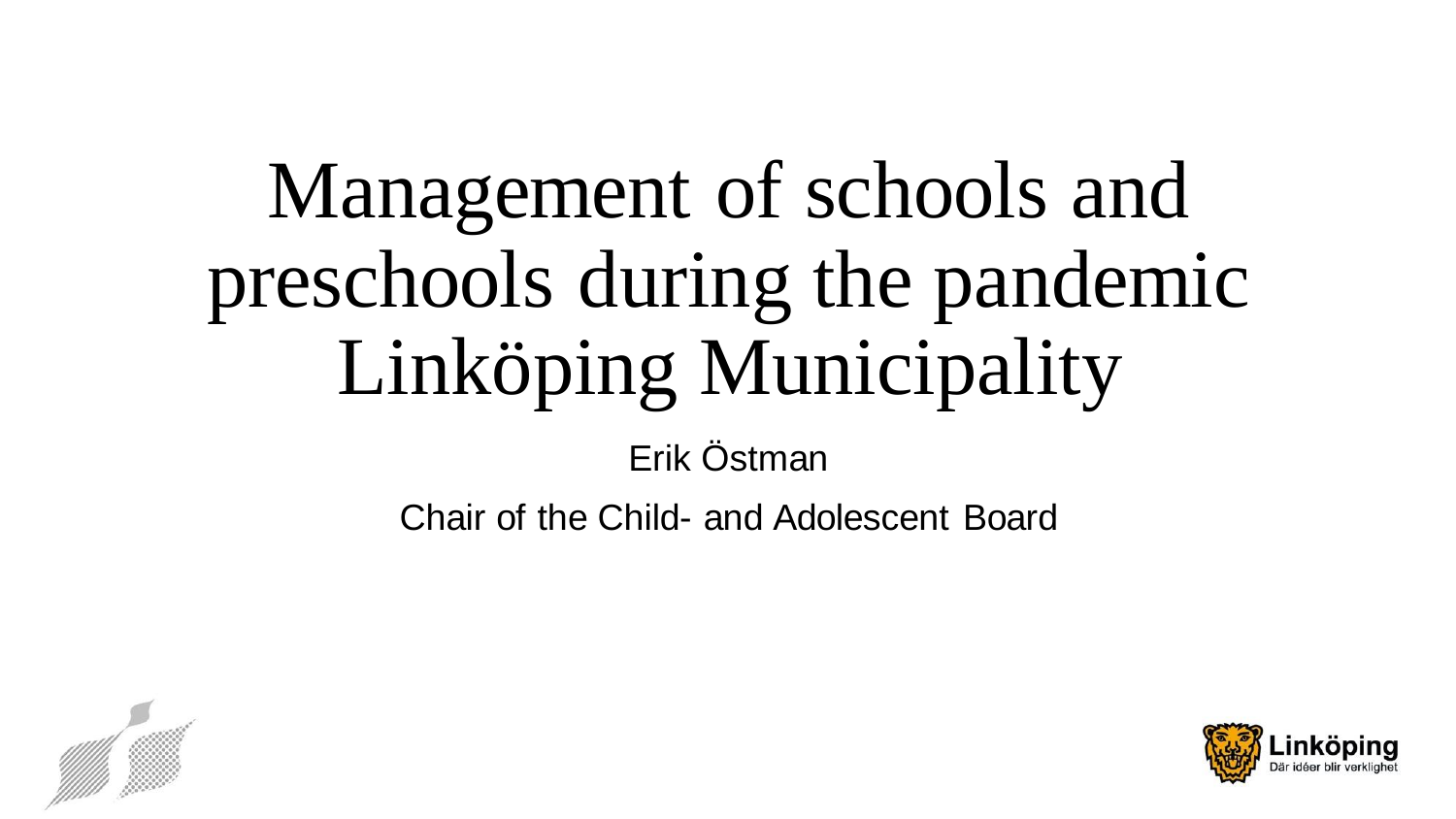# City - Background

- Linköping is the fifth largest city in Sweden, ca 165 000 citizens
- Located 200 km south of Stockholm
- A large University, University Hospital, Science park, a large aviation industry as well as numerous agricultural and forestry industries.
- A few socio-economically disadvantaged neighbourhoods
- 50 public schools, ages six to sixteen
- 132 public preschools



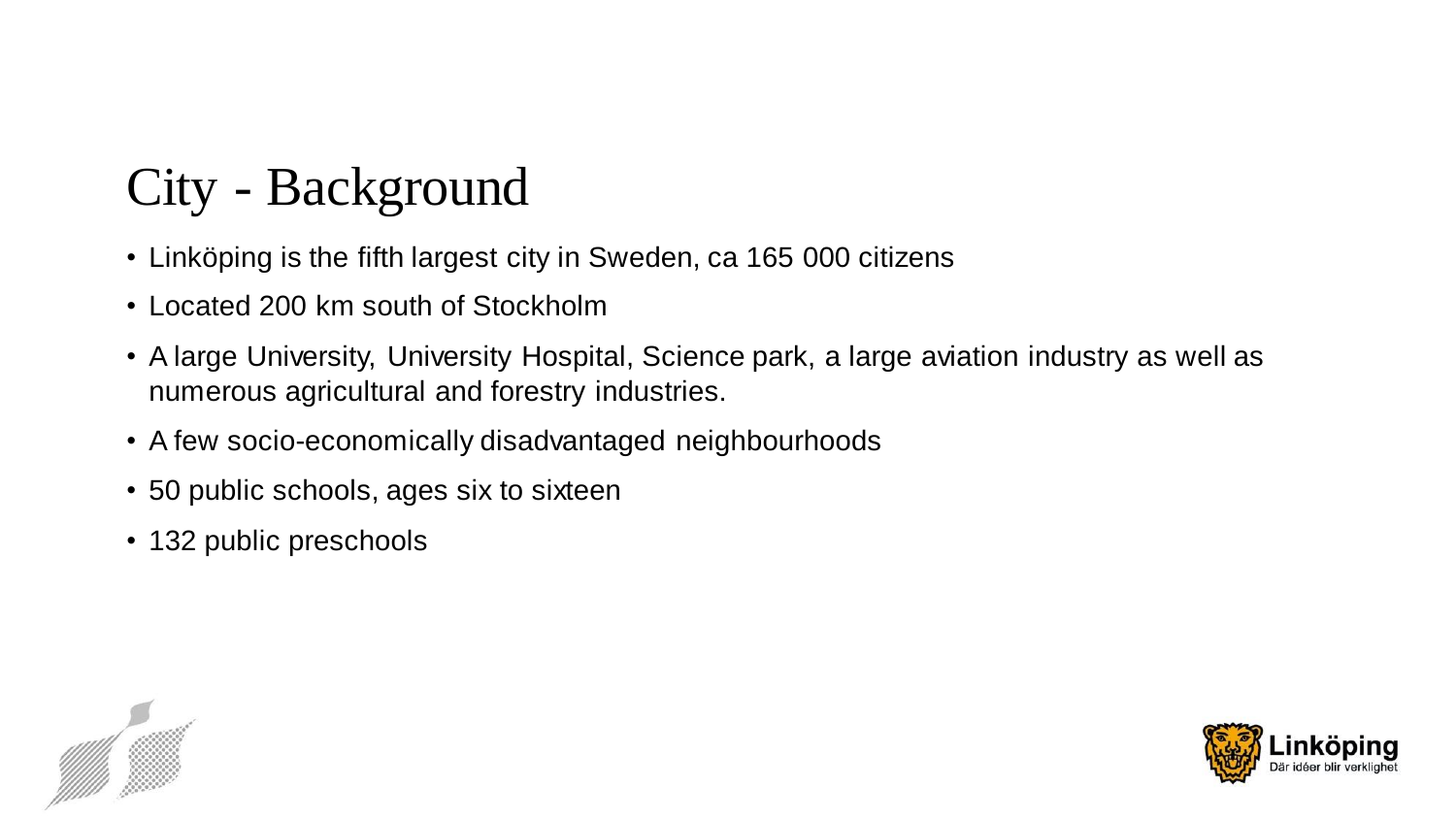### When the pandemic struck..

- Multiple sources of information
- Facts or fiction?
- Staff organization
- Core principles



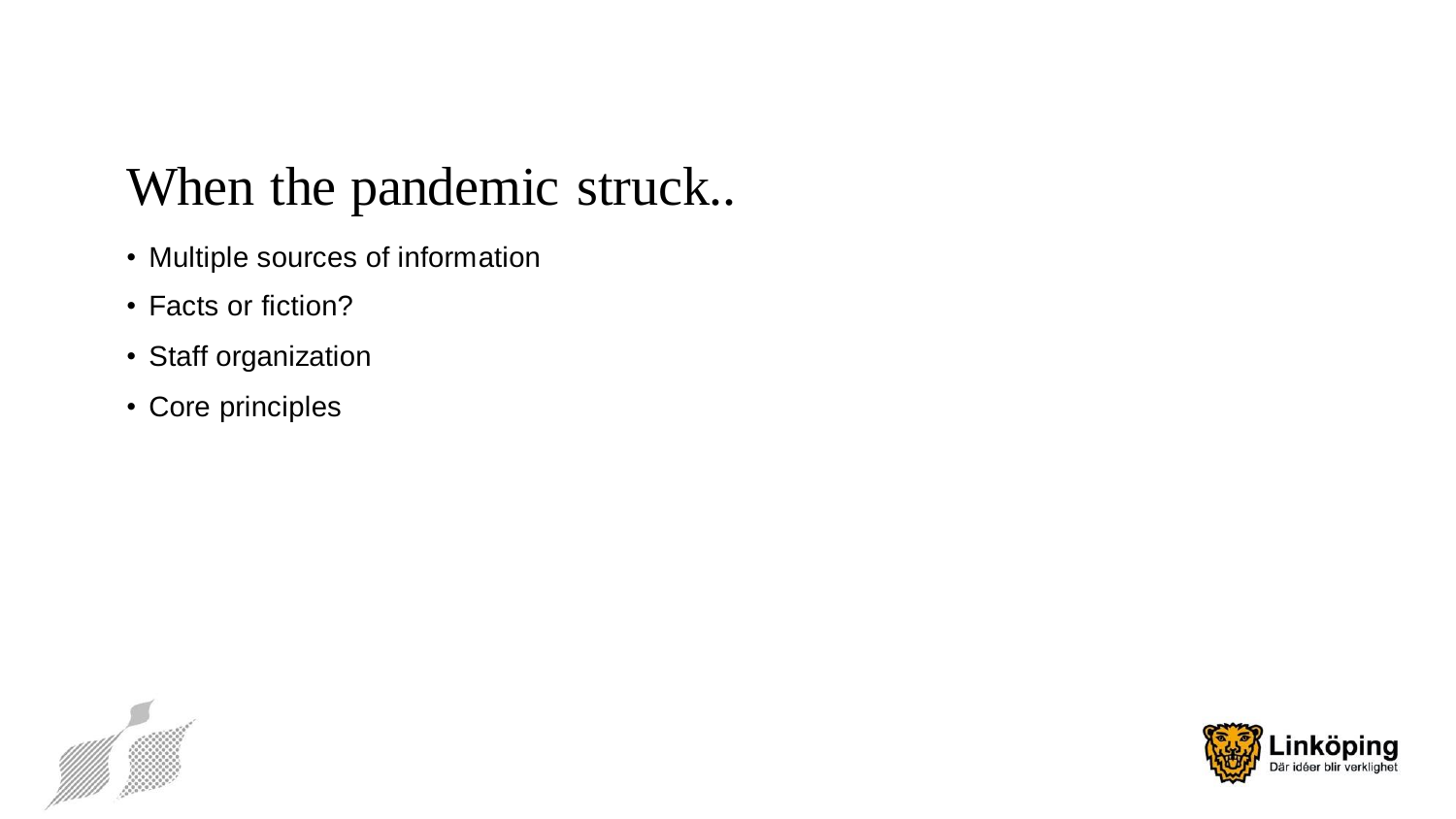## Goals and Principles

- Schools should remain open as much as possible
- Adhere to guidelines and advice provided by the Public Health Agency, the Government and local health authorities
- Employee situation
- Negative effects of closing down schools/preschools?



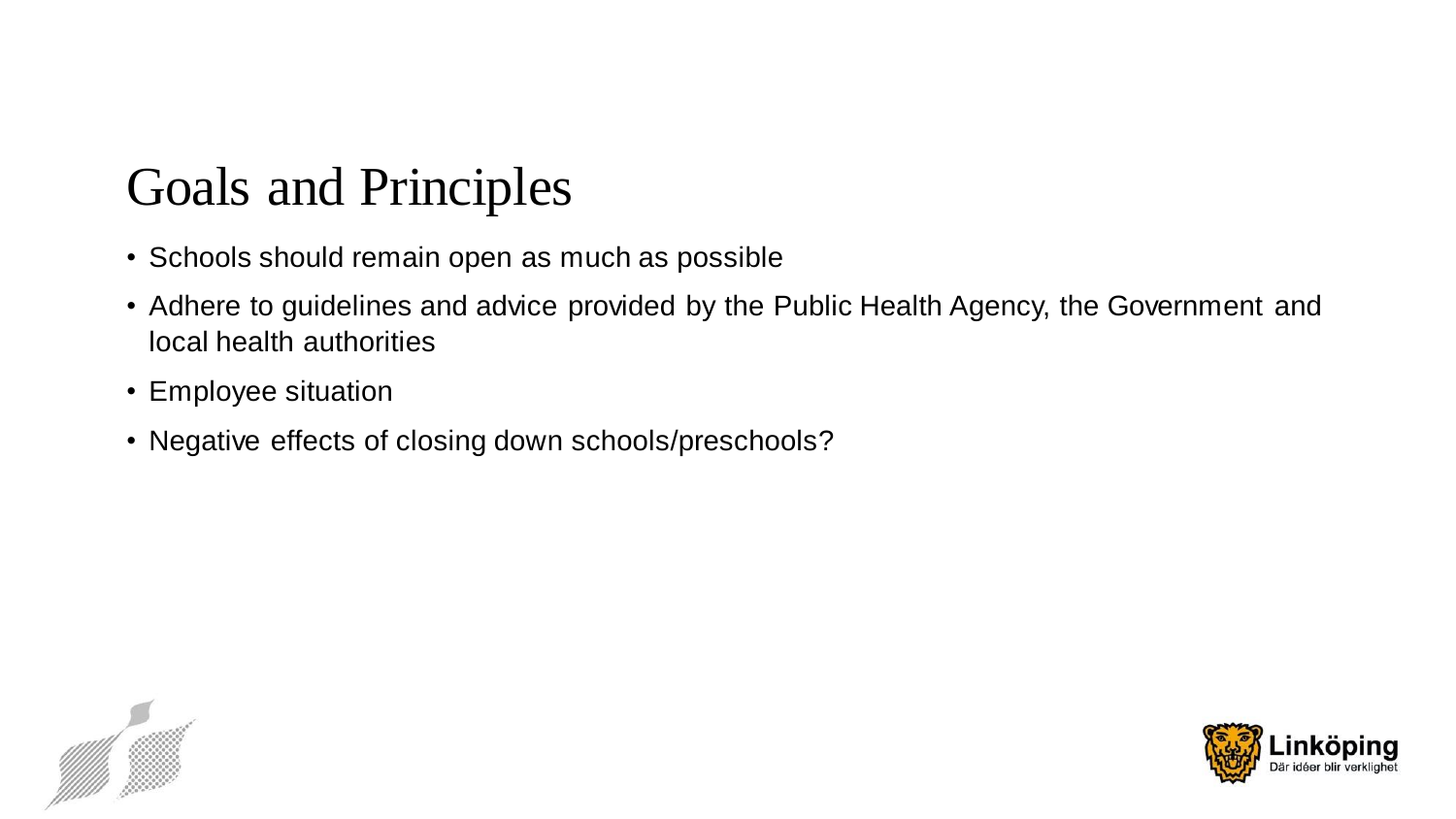## Major decisions

- Reducing time in preschools for children with parents that are unemployed or on parental leave.
- Temporary shutdowns of "Open Preschools"
- "Shortened" semester, Christmas 2020



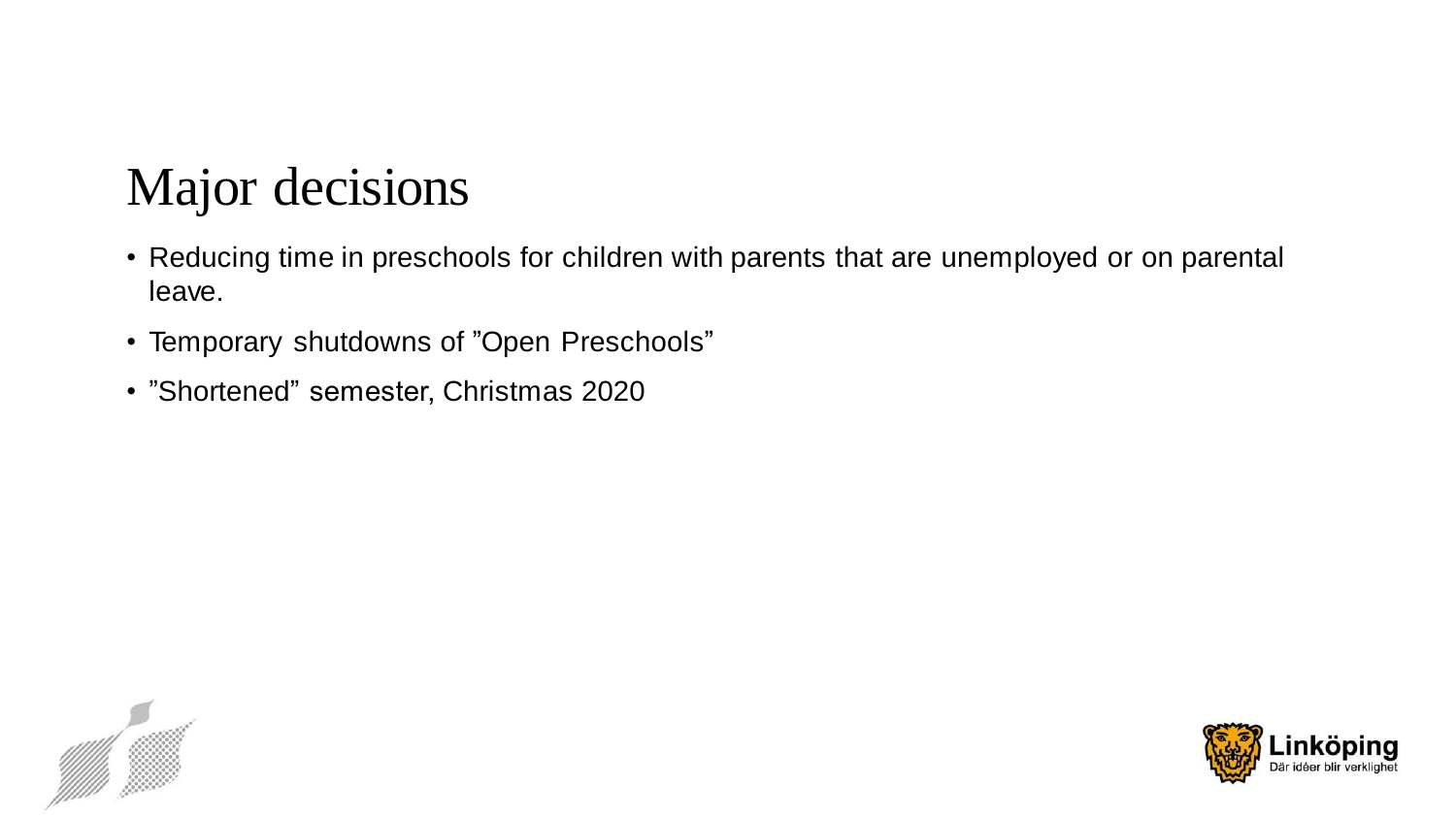# Early 2022

- Peak pandemic situation in our schools/preschools in late January early February
- Multiple short-term shutdowns
- Extremely hectic time period